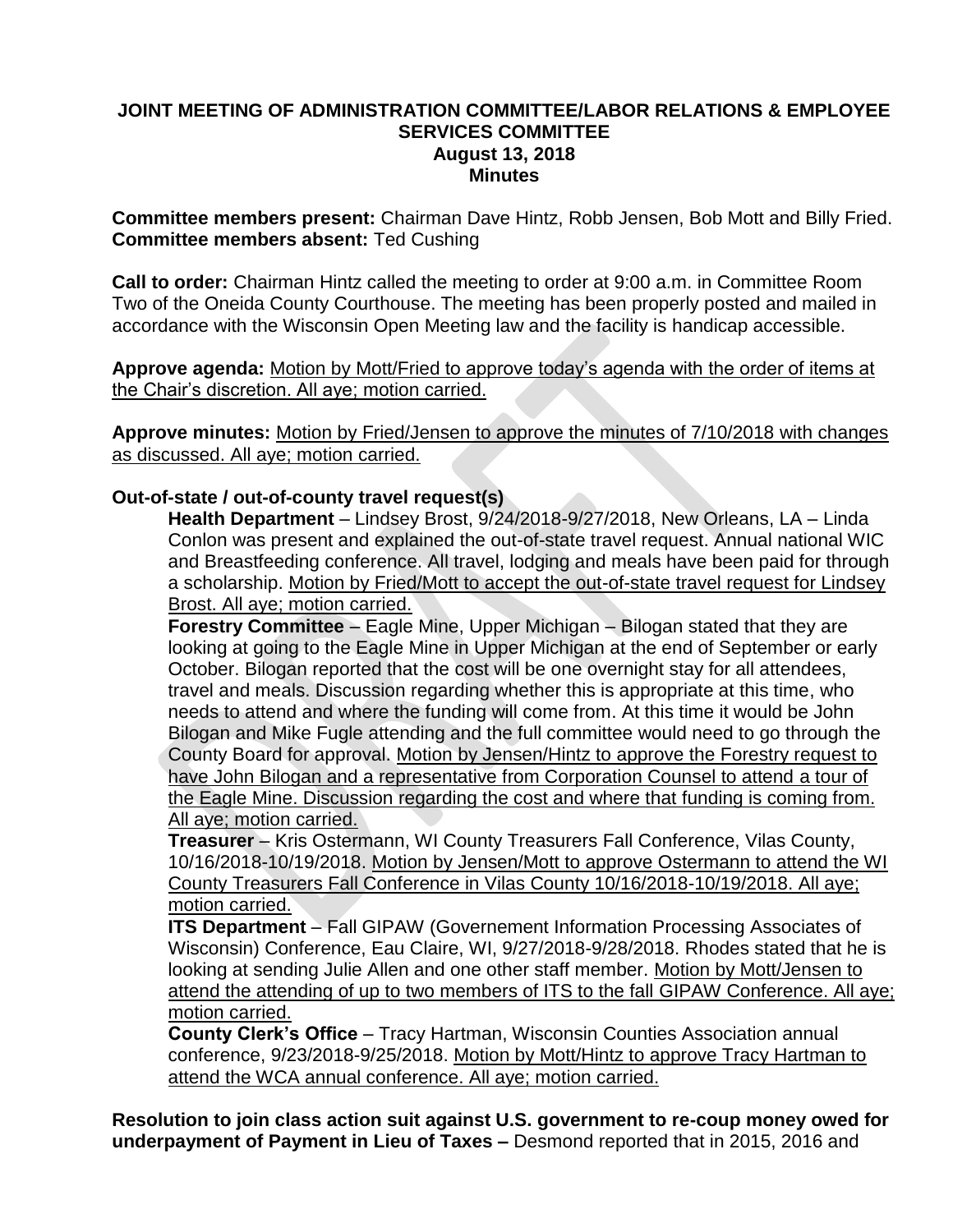2017 the government had an error in the Payment in Lieu of Taxes and Oneida County was invited to take part in the class action lawsuit. Desmond stated that there will not be any cost to the County. The attorneys will take a portion of the money recouped and the County will get the remainder. Motion by Mott/Fried to approve the resolution to join the class action lawsuit for money owed for underpayment on Payment in Lieu of Taxes and go to full County Board. Discussion regarding the class action lawsuit. All aye; motion carried.

**Resolution to purchase a new Land Records Management system for Register of Deed's in 2018 –** Kyle Franson gave an explanation of the new Land Records Management System and what that system is used for. This was originally looked at as a 2019 CIP project, however, completing it in 2018 will save money and ITS will have the time in 2018 to implement this project. Franson reported that they have half of the funding for the project in their budget and the remainder would come from the General Fund. Hintz reported that the resolution would require 2/3 majority vote at the County Board. Motion by Fried/Jensen to approve the resolution from the Register of Deeds Land Records Management System and forward it onto the full County Board. All aye; motion carried.

**Sale of Expera and Oneida County Loan –** Hintz reported that he had a call from the Expera plant manager to discuss the sale. Hintz stated that this will not impact the loan and this appears to be a favorable thing for Oneida County. A larger company has purchased Expera and there is the possibility for expansion. Discussion regarding the sale.

**Treasurer and ITS Department 2019 Capital Improvement Project – Real property listing, tax application, permitting and sanitary hardware/software replacement –** Ostermann and Rhodes were present to describe the project. Ostermann reported that this is to replace the AS400 for all of the programs that currently run under AS400. Rhodes reported that this will take place over the next five years. Discussion regarding AS400, why that isn't supported and moving to a windows based system. Motion by Jensen/Mott to approve the 2019 Capital Improvement Project for real property listing, tax application, permitting and sanitary hadware/software replacement and forward it onto the Capital Improvement Committee for their review. Discussion regarding the timing/cost of the project and how that will work integrating all of the systems. All aye; motion carried.

**ITS 2019 Capital Improvement Submissions –** Rhodes presented the CIP projects being proposed by ITS. In order of importance the projects are:

- 1) Upgrade backup recovery system and storage for \$48,522.00
- 2) Upgrade Network Infrastructure County Wide Phase 1
- 3) Server Upgrade replacing 6 of the oldest servers
- 4) Replace the MDCs and Laptops in all Sheriff's vehicles
- 5) Equipment refresh 7 year replacement cycle for PCs

6) Redundant Internet Connection (second/backup internet connection at the LEC)

Discussion regarding the projects, the importance and other options to complete the projects. Motion by Hintz/Fried to pass on the 6 projects to the Capital Improvement projects for their consideration. All aye; motion carried.

**Finance Department 2019 Capital Improvement Program Project Request – Smith** presented a CIP for electronic reporting package, accounting software replacement. Smith reported that there are four different programs that are currently used and in the future they would be looking at an integrated accounting software. This will be looked at within the next 5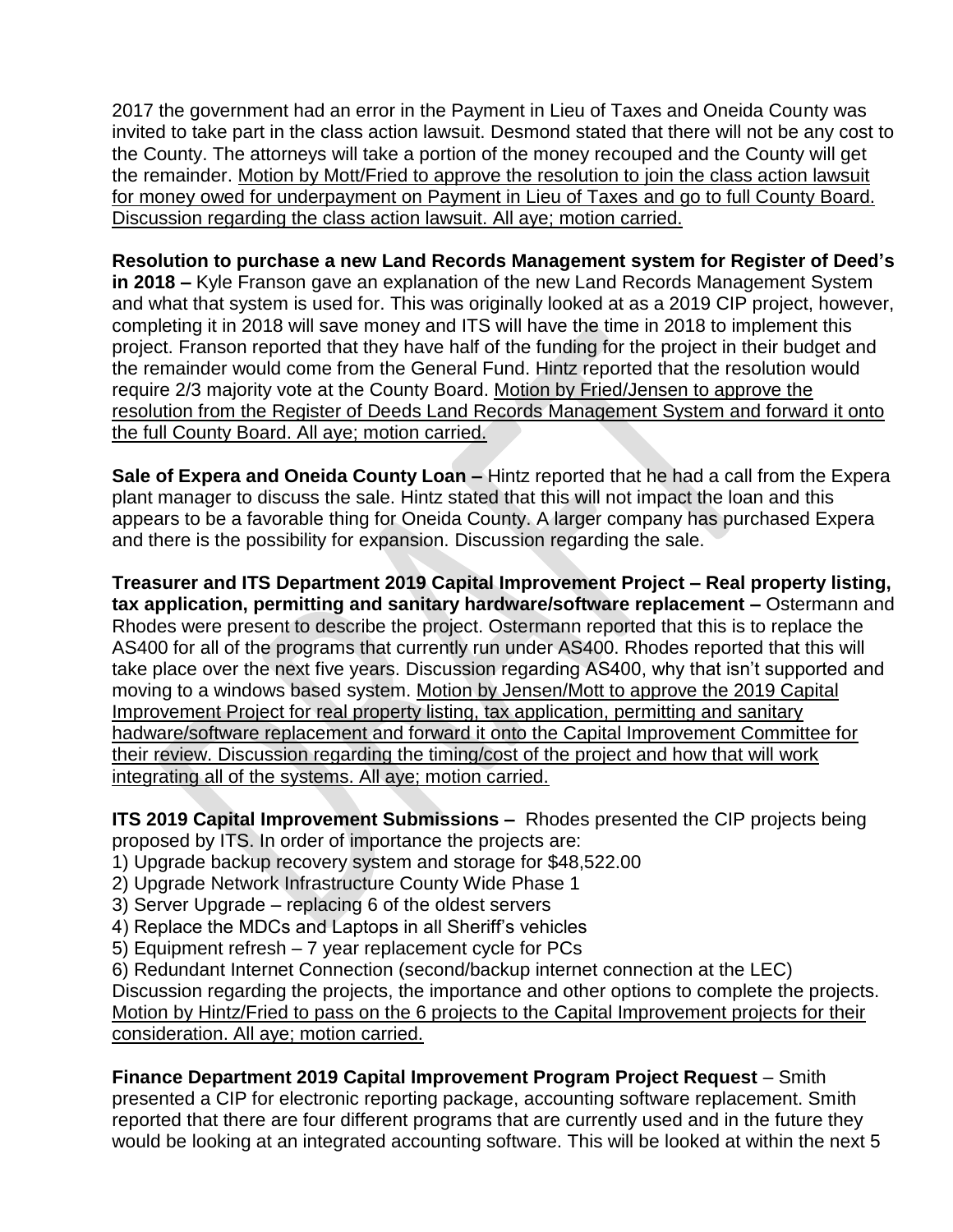years. Motion by Jensen/Mott to approve the Capital Improvement Project as presented and forward onto the Capital Improvement Committee. All aye; motion carried.

**Vouchers, reports, purchase orders, line item transfers and updates**: ITS

- Motion by Mott/Jensen to approve the ITS vouchers and blanket purchase orders as presented by ITS. All aye; motion carried.
- AS400 Equipment Refresh and Emergency Notification System line item transfer from continuing appropriations - Rhodes presented line item transfers to come from continuing appropriations. Motion by Jensen/Mott to approve the line item transfers as presented. All aye; motion carried.
- ITS Planning update Rhodes gave the planning update for the last month.

Treasurer

- IN REM Property review Ostermann reported that they go to Court on August 20, 2018 to finish the 2017 IN REM foreclosures. Ostermann presented a list of properties that they are recommending the County take for foreclosure. Motion by Jensen/Hintz to approve the REM Property review as updated and proceed. All aye; motion carried.
- June and July Statement(s) of cash Ostermann presented and explained the statement of cash reports.
- Open bids IN REM Title Work Ostermann reported that they received one bid for IN REM Title work from Shoreline Title. The bid is \$68 per parcel. Motion by Hintz/Fried to accept the bid from Shoreland Title. All aye; motion carried.
- Motion by Mott/Hintz to approve the vouchers as presented by the Treasurer's office. All aye; motion carried.

Finance

- Smith presented the committee with line item transfers for legal services and accrued PTO payout. Motion by Mott/Jensen to approve the blanket vouchers as presented. All aye; motion carried.
- Smith presented two line-item transfers from the Sheriff's office for the funding of the mechanic and the increases to the Chief Deputy positions. Motion by Hintz/Mott to approve the line item transfers as presented. All aye; motion carried.
- General Investments Report June Discussion regarding the general investment report.
- Review of 2017/2018 Contingency Budget Smith explained the contingency budget and gave an update on how things look.
- 2018 Vacancy Budget Update Smith reported that \$225,000 was budgeted and after 1<sup>st</sup> and 2<sup>nd</sup> quarter the budget has already been funded.
- 2019 Budget and Capital Improvement Program Update Smith gave an update on the budget process and CIP update.

County Clerk

• Motion by Jensen/Mott to approve the County Clerk vouchers as presented. All aye; motion carried.

**Public comment/communications:** None